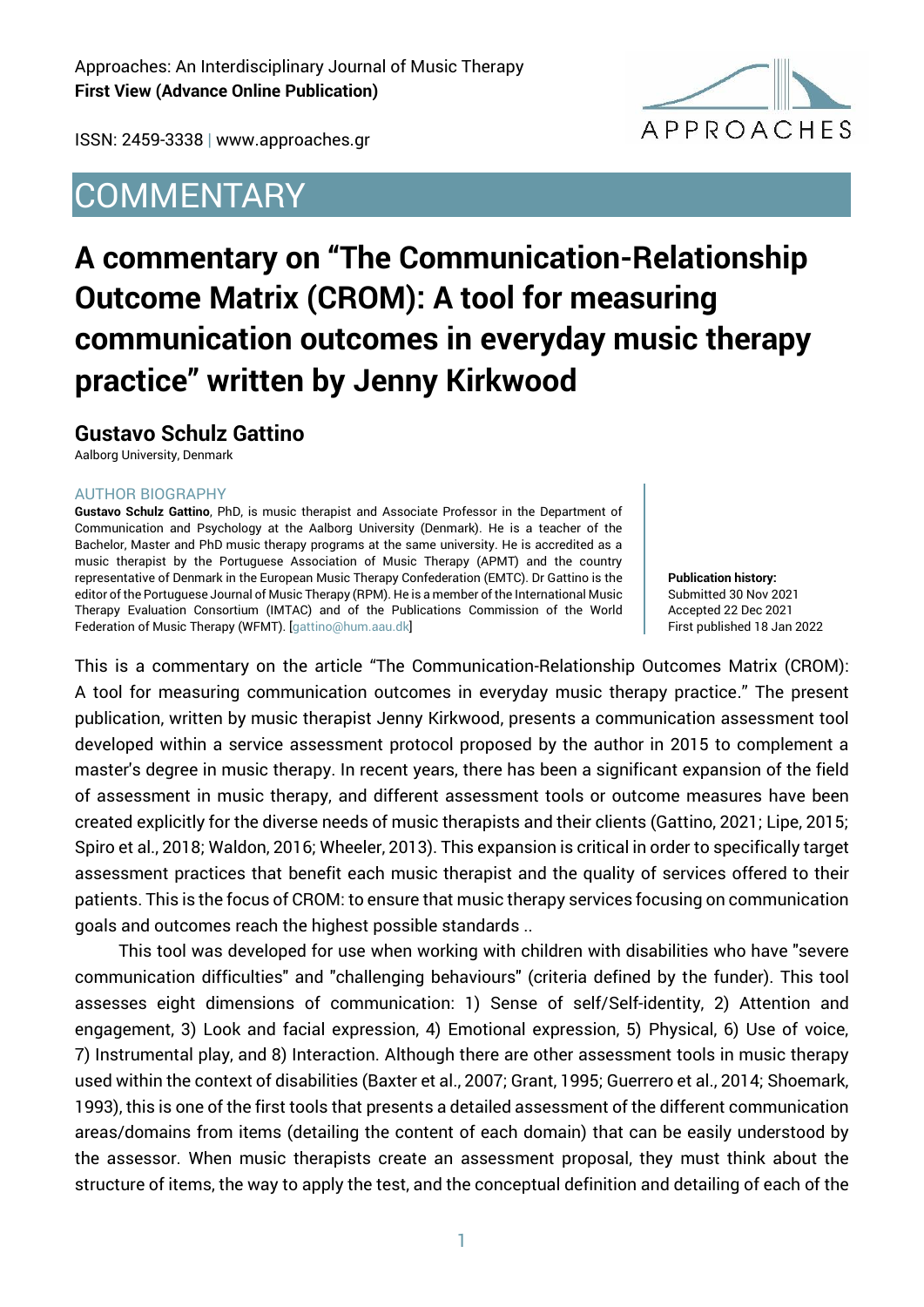dimensions evaluated by this test (Gattino, 2021). One of the particularities of this instrument (CROM) is precisely the detailed descriptions of each of the communication domains. In other words, this article presents an excellent example of how to build an assessment instrument from conceptualization to creating the final version that will be used with patients.

CROM presents eight dimensions, and each of them is carefully evaluated according to eight different gradients (levels of assessment within the tool) that describe eight stages of development according to the quality of the relationship: Stage 1: Lack of contact / Refusal of contact / Pause, Stage 2: Contact - Reaction, Stage 3: Functional - Sensory – Contact, Stage 4: Contact with self / Sense of a subjective self, Stage 5: Contact with other people / Intersubjectivity, Stage 6: Relationship with others / Interactivity, Stage 7: Joint experience / Inter-affectivity, and Stage 8: Verbal - Musical space. These stages were directly influenced by the stages of relationship quality described by Karin Schumacher and Claudie Calvet-Kruppa in the Assessment of Quality of the Relationship (AQR) instrument (1999) and later updated by the same authors and Silke Reimer (Schumacher et al., 2019). The idea of establishing levels from different stages of development provides the assessor with a clear understanding that the higher the level, the greater the complexity of the patients' communicative responses. Furthermore, this developmentally centred perspective also informs that within typical development, there are different ways to demonstrate communication skills according to the various ages of a child (CDC, 2020). Using the same developmental levels for each of the eight CROM dimensions allows for a more objective understanding, allowing the music therapist to define what stage the patient is at in the music therapy process. In other words, even if the music therapist is assessing a different domain or area, their judgment and/or interpretation will always be related to specific developmental criteria. Even though the instrument is informed by the AQR (Schumacher & Calvet-Kruppa, 1999; Schumacher et al., 2019), I believe that the CROM proposal presents a more indepth assessment mainly because it contains more domains (the CROM presents eight areas and the AQR four) and more developmental levels than the AQR (the CROM provides eight levels and the AQR six).

For each dimension evaluated in the CROM, the music therapist must distribute 10 points among the eight stages describing the quality of the relationship. This way of scoring was inspired by the method of scoring developed by Nordoff and Robbins (2007) in the book *Creative Music Therapy: A Guide to Fostering Clinical Musicianship*. Within the CROM assessment tool, there is a general overview about how the client scored throughout the session, not only in a specific moment. From the scores obtained, the music therapist calculates an average score for each of the eight dimensions assessed and gets a total communication score for a given session. From the scoring system developed by the author, it is possible to think of graphs that compare the variation of the different dimensions in the same session and graphs that show the evolution of each dimension throughout the week, or even in comparison with other clients over time. In this sense, the idea of distributing the scores within the different levels allows an essential detailing of the test scores. In some assessment instruments, the music therapist assigns a score to the patient, but the relationship of this score to the other gradients in the same item or domain is not clear. In the CROM, the visualisation of the distribution of the different scores is clear to the music therapist, which allows for a better follow-up of the client's progress over time and comparison with other cases. Therefore, it is clear that it is not only important to make an accurate judgment about the patient's level, but also to understand what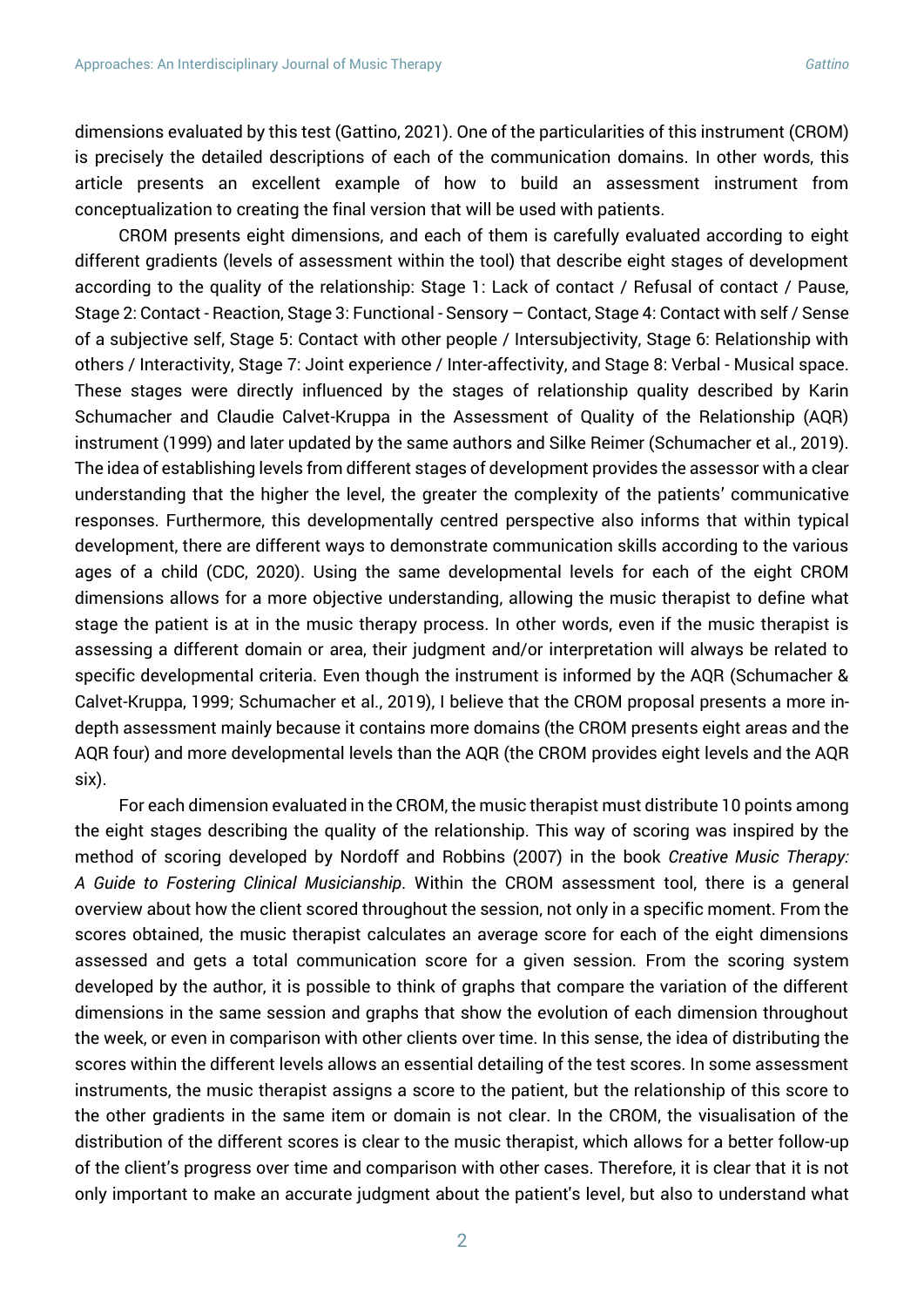their score means with regards to the other existing levels within the same domain or dimension that is being evaluated.

Something extremely relevant that the author pointed out is that the CROM tool can be laid out in a single spreadsheet or printed sheet. It can therefore be practically incorporated into existing clinical record-keeping, whether electronic or paper. Likewise, the author points out that the tool is easy and quick to apply. Music therapy is going through a time of transformation in the way we think about the systematisation of the application and recording of information in the context of assessment in music therapy (Gattino, 2021; Thane, n.d.; Waldon, 2016). More and more music therapists are seeking assessment practices that are more efficient and less time-consuming. Therefore, it is essential for music therapists to think of ways to facilitate, optimise and improve how they evaluate their patients.

Regarding the proposals and purposes for applying the CROM, the author clarifies that therapists should fill in a score for the relevant subcategories during the assessment process to define baseline measurements and then at critical points throughout the therapy process when a scored outcome measurement is needed. This can occur at the end of therapy, at regular intervals, at crucial moments in the therapy process, or even weekly, if appropriate. In this way, it is clear that the CROM can be used as a prescriptive proposal (focused on assessing the patient until the treatment plan is defined), as well as formative (focused on the assessment processes within the patient's treatment context) and also summative (focused on summarising the assessment practices performed throughout the music therapy process until the end of the process) (Waldon & Gattino, 2018).

One of the relevant topics described in the publication refers to possible criticisms of the assessment tool. These criticisms are described by the author and are directed at the following peculiarities of the assessment tool, as well as at the process of developing and presenting the tool: lack of musical elements (inclusion of musical themes or aspects in the items of the tool), difficulties for scoring the highest scores of the tool (scores/stages from six to eight), difficulties to understand subjective elements of the tool, difficulties in understanding the general purpose of the tool, and lack of data on validity and reliability (including the lack of information on video analysis) when using the tool. While I acknowledge the author's criticism of her developed assessment tool, I believe that these critiques can be considered more as peculiarities than possible weaknesses. I will comment on each of these points in the following paragraphs.

The fact that the assessment tool is not focused on musical elements is not a problem but rather a unique feature. According to Carpente and Aigen (2019), an assessment tool can be focused on musical elements, especially to highlight that the musical dynamics and processes that exist in the assessment context occur solely in the presence of musical experiences. At the same time, an assessment tool may be focused on using music as a tool or resource to facilitate the emergence of interaction or behaviour. I believe that the CROM fits the second description since I understand this tool is one that uses music to facilitate assessment and the emergence of communication dynamics/behaviours.

Regarding the difficulty of scoring the highest scores of the test (six to eight), I believe that this is not a limitation of the assessment tool but a peculiarity regarding the tool's sensitivity. In other words, the tool is more sensitive in order to detect lower scores. This also interferes with the tool's specificity, as it seems more suitable for patients with lower or average skill levels (Gattino, 2021).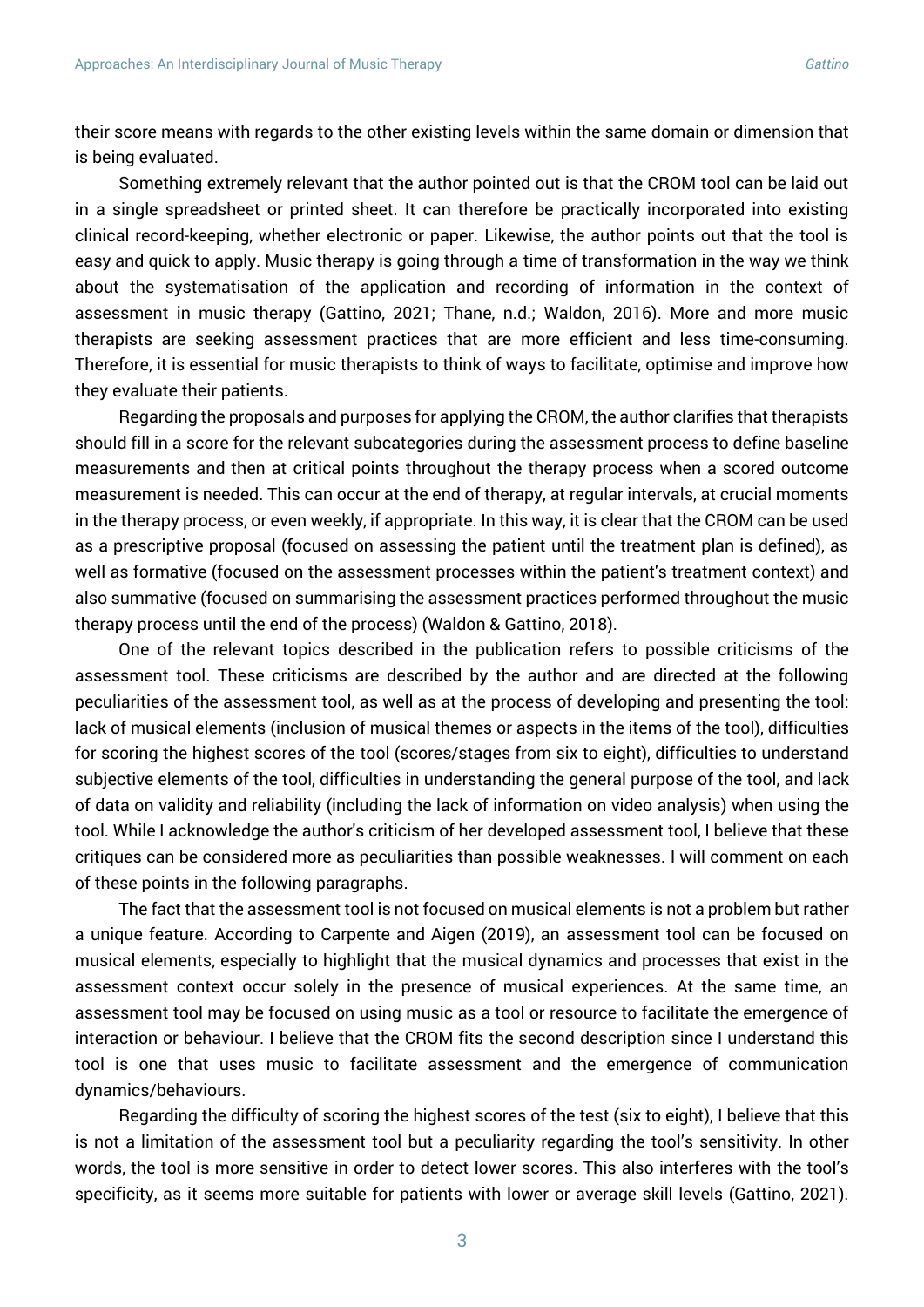It would be interesting in the future to see a version of this tool developed for patients with higher communication skills.

Regarding the bias topics described as "subjectivity" and "will others understand this?," I argue that every assessment instrument has subjective aspects (no matter how objective it is). I also understand that other peoples' understanding of an assessment instrument is always relative. There is no way to permanently solve the subjective aspects of the multiple interpretations of assigning and understanding scores. To at least mitigate this dilemma, the music therapist can try to define as best as possible the assessment tool's construct, domains and dimensions, and the contents reflected from the items of the tool. In this sense, the CROM does what it can to mitigate these difficulties related to subjectivity. This understanding will be even more significant with the use of the CROM within each music therapist's practice.

The author says that one of the biases of her publication was that she did not present the validity and reliability evidence from the video analysis of the CROM applications. I believe that this is not a bias but rather a characteristic of the article presented. Many music therapy articles only describe the assessment tool and then present evidence of validity and reliability. In this sense, this article allows the reader to understand what the assessment tool consists of first, and evidence of validity and reliability second. Thus, the option that the author provides seems to be more attractive in didactic terms.

In summary, the CROM is a very interesting, detailed, and innovative tool developed to assess patients with disabilities using well-structured dimensions and scores for different levels of development. I hope that it will be possible to discover different validity and reliability evidence about this assessment tool in the future, as well as have translations of this tool available in other languages.

### **REFERENCES**

- Baxter, H., Berghofer, J., MacEwan, L., Nelson, J., Peters, K. & Roberts, P. (2007). *The individualized music therapy assessment profile: IMTAP*. Jessica Kingsley Publishers.
- Carpente, J. A., & Aigen, K. (2019). A music-centered perspective on music therapy assessment. In G. E. McPherson, M. Silverman & D. J. Elliott (Eds.), *The Oxford handbook of philosophical and qualitative assessment in music education* (pp. 243-256). Oxford University Press.

Centers for Disease Control and Prevention (CDC) (2020). Developmental Monitoring and Screening.

<https://www.cdc.gov/ncbddd/childdevelopment/screening.html>

Gattino, G. S. (2021). *Essentials of music therapy assessment*. Forma e Conteúdo Comunicação Integrada.

Grant, R.E. (1995). Music therapy assessment for developmentally disabled clients. In T. Wigram, B. Saperston & R. West (Eds.), *The art and science of music therapy: A handbook* (pp. 273-287). Routledge.

Guerrero, N., Turry, A., Geller, D., & Raghavan, P. (2014). From historic to contemporary: Nordoff-Robbins music therapy in collaborative interdisciplinary rehabilitation. *Music Therapy Perspectives, 32*(1), 38-46[. https://doi.org/10.1093/mtp/miu014](https://doi.org/10.1093/mtp/miu014) 

Lipe, A. W. (2015). Music therapy assessment. In B. Wheeler (Ed.), *Music therapy handbook* (pp. 76-90). Guilford Publications.

Nordoff, P., & Robbins, C. (2007). *Creative music therapy: A guide to fostering clinical musicianship*. Barcelona Publishers.

- Shoemark, H. (1993). *Music therapy assessment of communication and self-expression preferences and capabilities in children with severe to profound disabilities* [Paper presentation]. International Symposium, Temple University, Philadelphia, P.A., United States of America.
- Schumacher, K., & Calvet-Kruppa, C. (1999). The "AQR"–an nnalysis system to evaluate the quality of relationship during music therapy: Evaluation of interpersonal relationships through the use of instruments in music therapy with profoundly developmentally delayed patients. *Nordic Journal of Music Therapy, 8*(2), 188-191. <https://doi.org/10.1080/08098139909477974>

Schumacher, K., Calvet, C., & Reimer, S. (2019). The AQR tool: Assessment of the quality of relationship. In S. L. Jacobsen, E. G. Waldon & G. Gattino (Eds.), *Music therapy assessment: Theory, research, and application* (pp. 197-214). Jessica Kingsley Publishers.

Spiro, N., Tsiris, G., & Cripps, C. (2018). A systematic review of outcome measures in music therapy. *Music Therapy Perspectives, 36*(1), 67-78. <https://doi.org/10.1093/mtp/mix011>

Thane, E. (n.d). *Meet in the music (MITM): Connect to a child with autism through music*[. https://www.mundopato.com/mitm](https://www.mundopato.com/mitm)

Waldon, E. G. (2016). Clinical documentation in music therapy: Standards, guidelines, and laws. *Music Therapy Perspectives, 34*(1), 57-63. <https://doi.org/10.1093/mtp/miv040>